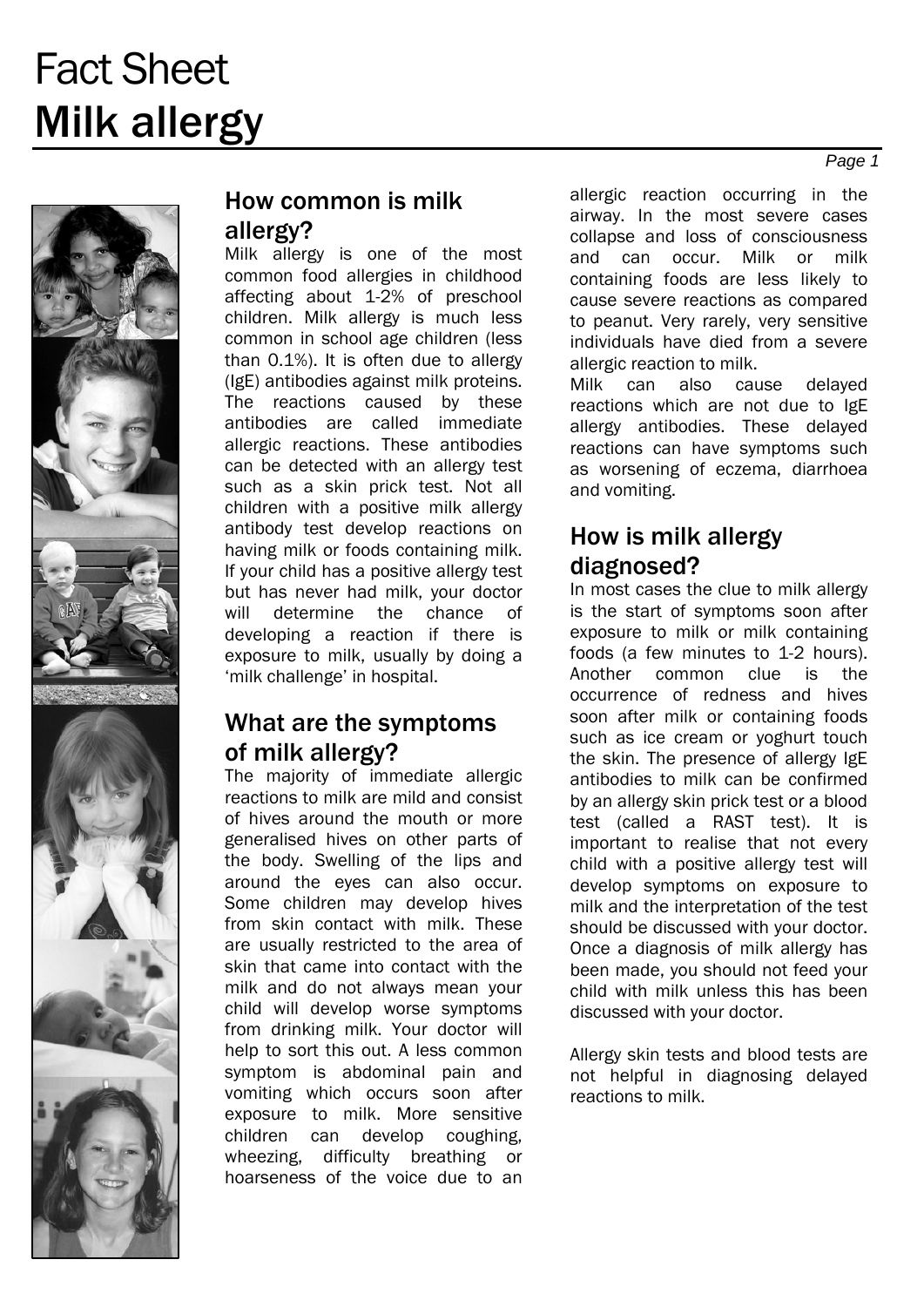

These delayed reactions can only be definitely diagnosed by a process of removal of milk containing foods from the diet and rechallenge if the symptoms resolve. Milk based foods should not be removed from your child's diet without the advice of your doctor and the assistance of a dietician.

### What about baby formula?

The most commonly used formulae are made from cows' milk proteins and will cause reactions in cows' milk allergic children .Hypo-allergenic formulas, eg the HA formulas, are not appropriate for babies with diagnosed milk allergy. Some formulae are made from soy and do not contain milk. Soy based formulas are suitable for many infants who are allergic to cows' milk.

There are special formulae made for milk allergic children which have been treated to break down the cows' milk to non allergy producing fragments. These formulas may be prescribed by your doctor for your baby if they have milk allergy and cannot have a soy formula, and are only available on prescription from a chemist.

#### How do I avoid exposing my child to milk?

Milk or milk products may be found in foods we don't always expect them to be in. It is important to use common sense and read food labels carefully. The following food labels indicate the food is made from or likely to contain milk proteins. Obtain a milk free diet sheet to help you avoid milk.

| <b>Butter</b>     | Lactalbumin       |
|-------------------|-------------------|
| <b>Buttermilk</b> | Lactoglobulin     |
| Casein and        | Low fat milk      |
| caseinates        |                   |
| Cheese            | Malted milk       |
| Cheese powder     | Milk              |
| Condensed milk    | Milk derivative   |
| Cottage cheese    | Milk protein      |
| Cream             | Milk solids       |
| Curds             | Non-fat dairy     |
|                   | solids            |
| Custard           | Non-fat milk      |
|                   | solids            |
| Dairy solids      | Nougat            |
| Hydrolysates      | Pro-biotic drinks |
| (casein, milk     | Skim milk         |
| protein, whey)    |                   |
| Evaporated milk   | Skim milk         |
|                   | solids            |
| Ghee, butter oil, | Sour cream        |
| butter fat        |                   |
| Goat's and        | Sour milk         |
| sheep's milk      |                   |
| Icecream          | <b>Whey</b>       |
| Infant formula    | Yoghurt           |
| (cow's milk       |                   |
| based)            |                   |

#### Is low fat or skim milk less likely to cause an allergic reaction?

No. The allergy producing part of the milk is in the protein not the fat part of the milk.

## Is A2 milk a good alternative for milk allergy?

No. A2 milk contains both lactoglobulin and casein which are the most common "allergenic" parts of milk. It is not suitable for milk allergic people.

*Page 2*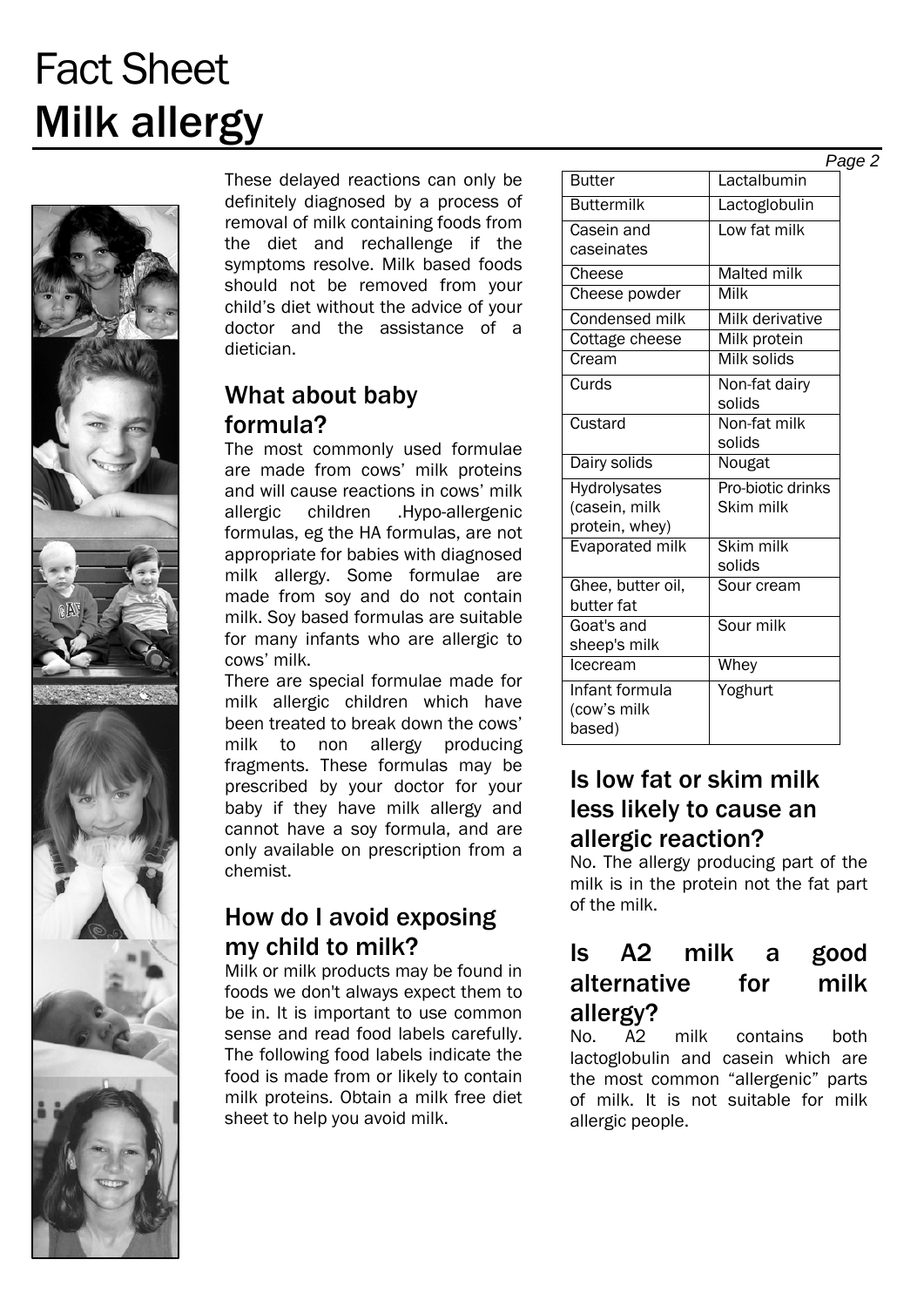

#### Is goat or sheep milk a good alternative?

No. There is a lot of overlap in the allergy causing parts of goat and sheep milk and cows' milk .Cows' milk allergic children are more likely to react to these milks than other cows milk substitutes that do not contain any animal milk protein. 90% of children will react to these milks if they are cows' milk allergic.

### Is lactose intolerance the same as milk allergy?

No. Lactose intolerance occurs because the milk sugar called lactose cannot be completely digested in the bowel. The usual symptom is diarrhoea. A formula without any lactose (eg lactose-free infant formula) used to treat lactose intolerance can still cause milk allergy.

#### What about foods with a label that says "may contain traces of milk"?

Some foods may carry a warning on the label "may contain traces of milk". This usually indicates that the food is made in a facility that also makes a food containing milk. Discuss what to do about these foods with your doctor.

## Can my child grow out of milk allergy?

Most infants and young children will grow out of their milk allergy. Children with the delayed reactions (not caused by IgE antibodies) are more likely to outgrow their milk allergy at an earlier age than children with milk allergy due to IgE allergy antibodies.

Approximately 90% of children with delayed and 50% with immediate reactions will grow out of their allergy by 3-5 years of age. Those children who have had more severe immediate reactions with breathing problems may be less likely to outgrow their allergy than children with milder reactions. Your doctor can determine whether your child has outgrown immediate milk allergy by monitoring the allergy tests every 12 months or so.

### Is my child likely to have a severe reaction from casual contact with milk product on benches, other children's hands or by smelling milk?

No. Severe reactions from casual contact are extremely rare.

## Can I prevent milk allergy in my future children?

There are no steps which can guarantee a child will not develop milk allergy. There is no evidence that avoiding cow's milk in pregnancy prevents milk allergy in the baby. The evidence is unclear whether avoidance of cows milk by the mother while breastfeeding will alter the development of milk allergy in the baby.

### What is an Epipen?

Epipen is an emergency device which injects a dose of adrenaline into the muscle. It is used to treat severe reactions to milk. The drug adrenaline reverses the severe allergic reaction and can be lifesaving.

*Page 3*